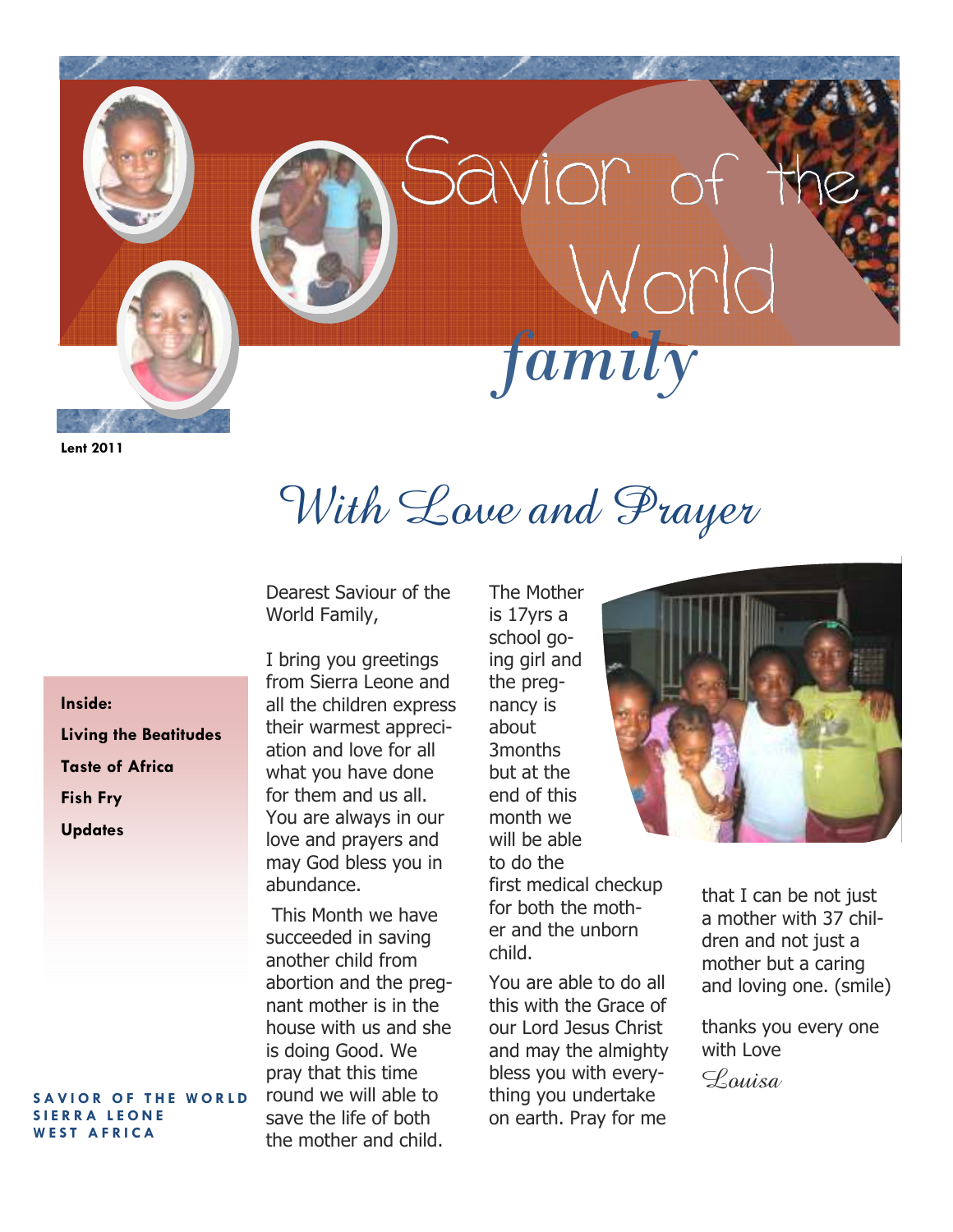Page 2



**The little children and Louisa on Sunday morning before Mass** 

and the company of the company of the company of  *"Thoughtfulness is the beginning of great holiness"* 

**Blessed Theresa of Calcutta** 

# **Living the Beatitudes**

Dearest Brothers and Sisters in Jesus Christ,

 A little girl named Princess has been an orphan child surrounded by an extraordinarily thoughtful love even from before she was born.

 She is the child of a mother who wanted to abort her. That was not a thoughtful choice: it was made under duress.

 "Thoughtfulness is the beginning of great holiness": this is a favorite line of Mother Theresa of Calcutta, a line that has made its way on to the walls of many a Missionaries of Charity convent. In her moments of instruction, Mother would remind us that humility is at the root of thoughtfulness. One prays to be humble like our Mother the Virgin Mary so that we may be holy like Jesus.

 Humility and thoughtfulness are at the source of the eight Beatitudes. Jesus chose the Beatitudes to be the springboard for his Sermon on the Mount. We take note that St Thomas of Aquinas and St Gregory the Great teach us that the person who wishes to live by the grace of the Beatitudes must begin by practicing those virtues that characterize the earlier ones and only in this way does this person become ready to live the virtues of those that come later. We are

speaking of virtues that are supernatural, that is to say, that they flow forth from God, the Holy Spirit. Because they are supernatural they are powers of the soul given to us from above: one cannot live the virtues of the Beatitudes without God's special help.

 God is Love; the Holy Spirit is the personal love of God poured forth into the heart of the one who has faith; and this divine love in action manifests itself by way of seven gifts that enable the person to live the Beatitudes.

 We cannot help but notice that Princess wished to be doing what her brothers and sisters were doing: she was – and is – living in an atmosphere of a love that is maturing according to the contours of fundamental Christian virtues. Her physical miracle is simply a sign of a much more important spiritual miracle: a family is forming in beautiful harmony with the will of this family's father. But, let's talk about their "father":

 As we enter the spirit of the first Beatitude, I would like to raise a question to all of you: many of you have talked about the young mother of so many orphan children – how can she do it? I hear this same commentary over and over again in Burundi and Rwanda – "Oh, she is such a good-hearted

woman; she has such thoughtful love for these children who have suffered in so many sad ways in their very young lives." But the question I wish to raise is: who is the father of this family?

 The father is God himself. He is the Father of Louisa's children; and he is the Father of us all. It is the Father who, through his Word, Jesus Christ, gives us the Beatitudes.

 We contemplate the first Beatitude: *Blessed are the poor in spirit, for theirs is the Kingdom of heaven.* To live this Beatitude, one has need of the Holy Spirit's gift called fear of the Lord. Fear of the Lord corresponds to the virtue of humility: we receive the grace to open our eyes and recognize that God deserves first place in our thoughts, desires, decisions, words and actions. First place is God's place, not only when we find ourselves heaving a sigh of relief because we've had the chance to distance ourselves for a moment from the day's stresses. We can and should give first place to God even in the middle of all such tension and confusion. God reigns serene.

 The sin that this Beatitude enables us to eradicate from our lives is that of pride. Just as humility is the source of every virtue, even of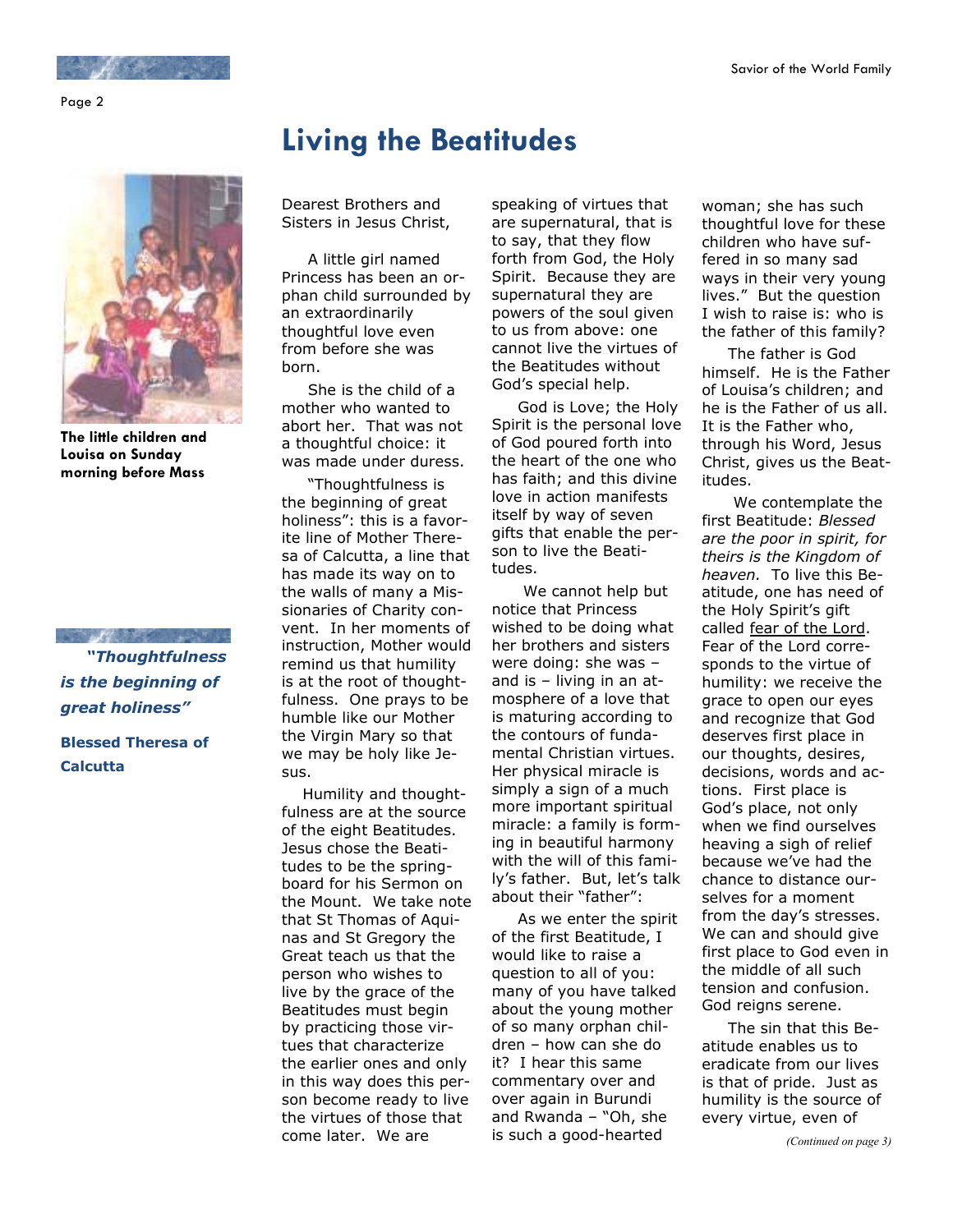Page 3

## **Living the Beatitudes**

thoughtfulness and compassion, pride is the source of every vice. The one who is proud has found someone that he or she thinks deserves first place: not God. The proud person gives first place to self; even when he or she attempts to speak or act humbly, this moment of humility may actually be a nonverbal invitation to everyone around to voice their admiration and praise: "Oh, you must be a good-hearted, warm, tenderly-loving person to express yourself so humbly…" … when in actuality your goal in conducting yourself in visibly humble ways was to fortify your own pride, that is to say, to fortify your conviction that you are the one who should be in first place.

 The children in Louisa's family have had to learn to give God first place in their struggle with pain, loneliness and hunger. Louisa's strict rules for daily prayer, rules that all the children are obeying because they want to obey them, reinforce the children's awareness that God for them is Everything. He reigns supreme. His love has engendered this atmosphere of thoughtfulness.

 The second Beatitude, *Blessed are the meek for they shall inherit the earth,* renders

*(Continued from page 2)* us newly capable to live without anger, hidden or expressed. The supernatural virtue that God wishes to give us by the Holy Spirit's gift of piety enables us not only to express ourselves with genuine respect, gratitude and hence worship for Almighty God; but this gift of piety also enables us to respect each and every human being as God's work of art. The gift of piety enables us to respect what God wishes to do in the life of each and every person, whether this person is already manifesting great signs of sanctity; or is simply showing that he or she is currently a big sinner in need of conversion.

> We consider someone like St John Bosco who placed himself at the service of thousands of Italian children, all of whom were criminals and had seen the inside of prisons, detention centers, and other institutions designed to correct the incorrigibles. At the end of his life, he could truthfully say: "Not once have I been angry with a child or with a teenager." That's why he's a saint: he lived the grace of the Second Beatitude by the Holy Spirit's gift of piety.

> The sin corresponding to this Beatitude is anger. The Beatitude helps us to control our anger by reinforcing our patience and our interior

ability to be silent. St Francis de Sales mentioned at the end of his life that at almost every moment of his daily routine he could feel anger inside of his heart. But also at every moment he could feel the Holy Spirit prodding him to be peaceful in his speech and in his conduct especially in the presence of those who were provoking his anger.

 St Francis was a very public person. Indeed all witnesses tell us that not once did St Francis de Sales show signs of anger. This is the gift of piety, the ability to respect what the Holy Spir-

it wants to do in the hearts of even those who cause us much unnecessary suffering.

 To live this Beatitude, and therefore to subdue one's anger, one can practice five very healthy rules for interior silence.

To be continued

*Fr. John Gibson OCD* 



**Doing the daily laundry**